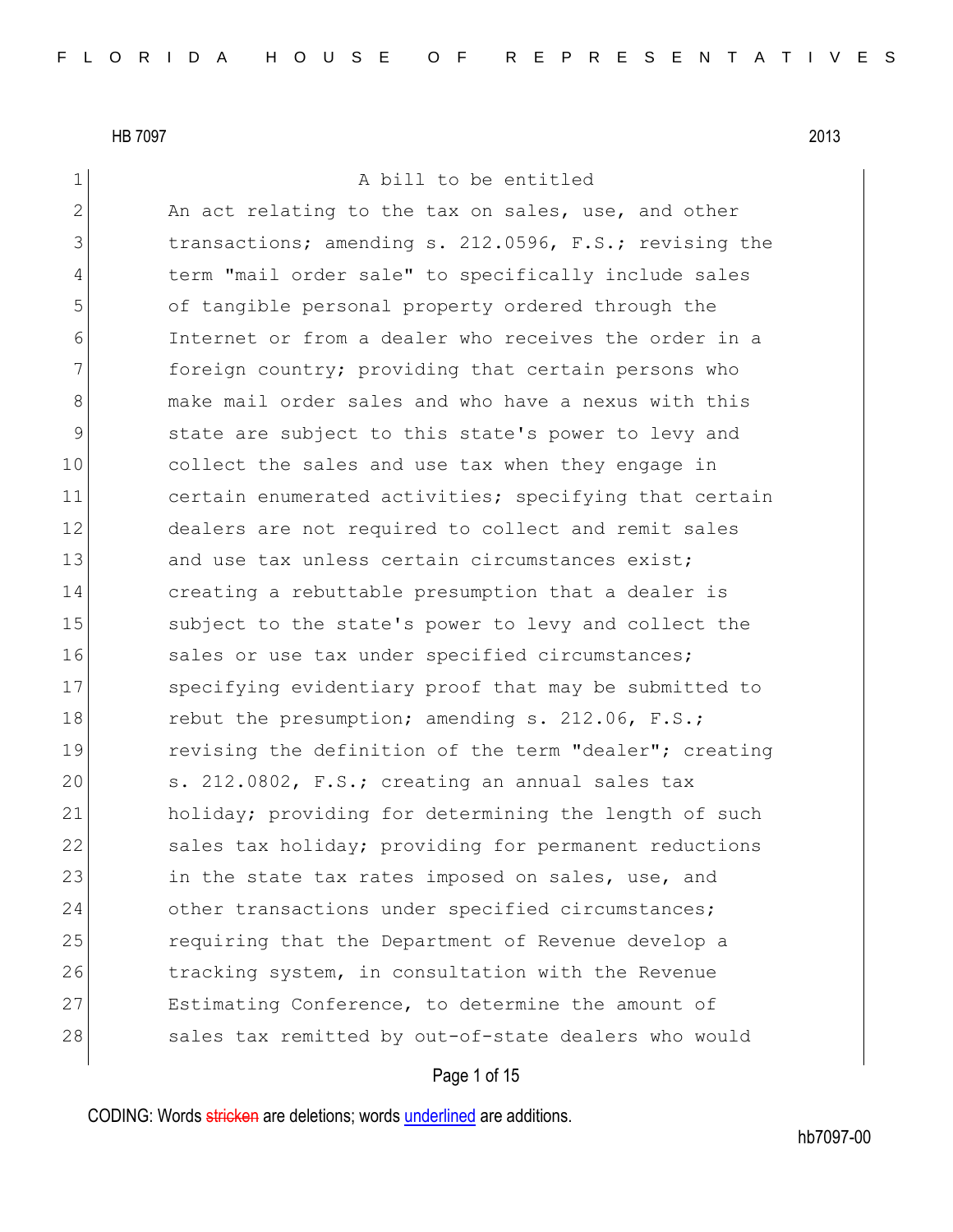34

29 otherwise not be required to collect and remit sales 30 taxes but for the amendments made by the act; 31 requiring the department to submit an annual report to 32 the Governor and Legislature; providing effective 33 dates.

35 Be It Enacted by the Legislature of the State of Florida: 36 37 Section 1. Section 212.0596, Florida Statutes, is amended

38 to read:

39 212.0596 Taxation of mail order sales.-

40 (1) For purposes of this chapter, a "mail order sale" is a 41 sale of tangible personal property, ordered by mail, the 42 Internet, or other means of communication, from a dealer who 43 receives the order in another state of the United States, or in 44 a commonwealth, territory, or other area under the jurisdiction 45 of the United States, or in a foreign country, and transports 46 the property or causes the property to be transported, whether 47 or not by mail, from any jurisdiction of the United States, 48 including this state, to a person in this state, including the 49 person who ordered the property.

50 (2) Every dealer as defined in s. 212.06(2)(c) who makes a 51 mail order sale is subject to the power of this state to levy  $52$  and collect the tax imposed by this chapter if when:

53 (a) The dealer is a corporation doing business under the 54 laws of this state or is a person domiciled in, a resident of, 55 or a citizen of, this state;

56 (b) The dealer maintains retail establishments or offices

# Page 2 of 15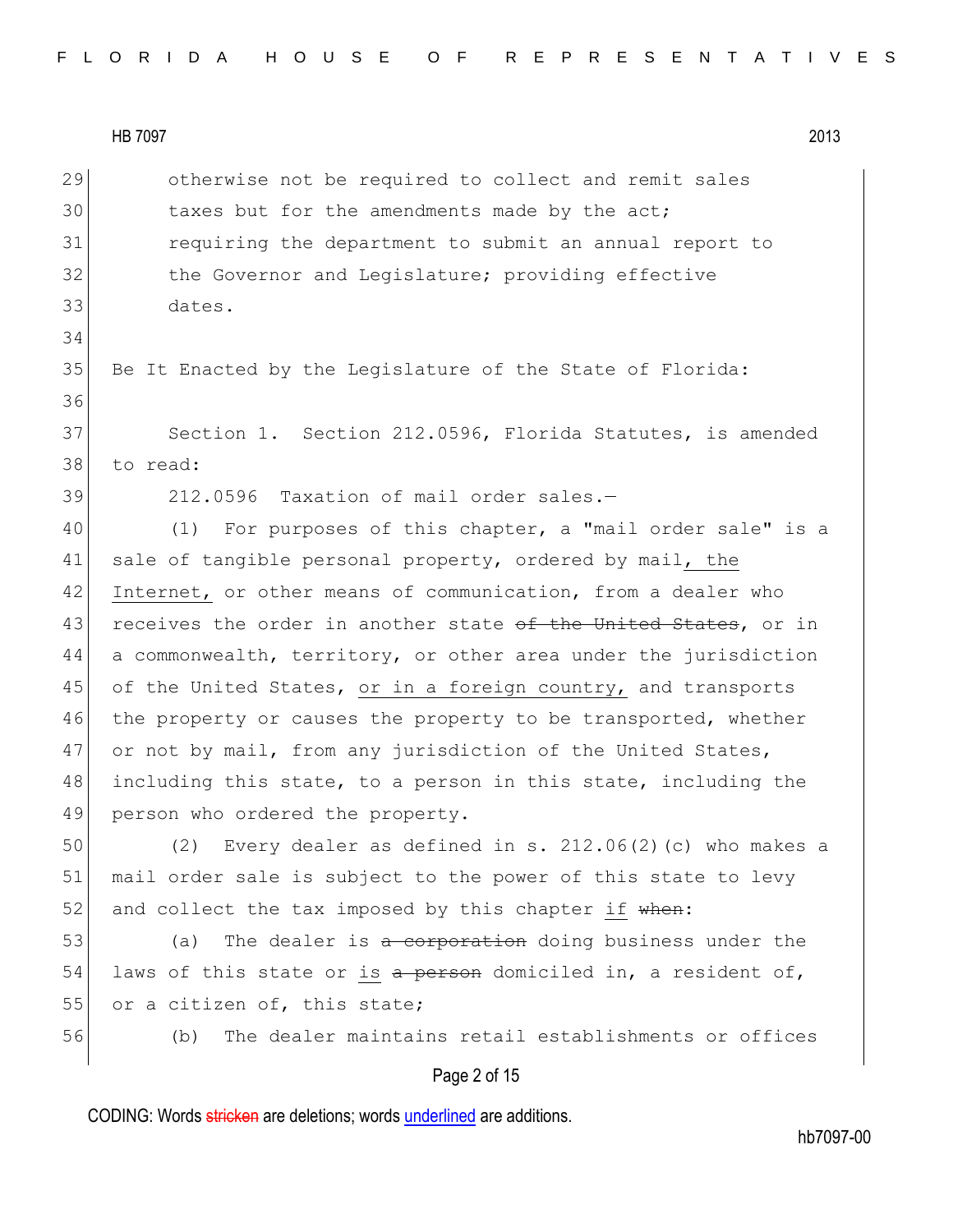$57$  in this state, whether the mail order sales thus subject to 58 taxation by this state result from or are related in any other 59 way to the activities of such establishments or offices;

60 (c) The dealer has agents or representatives in this state 61 who solicit business or transact business on behalf of the 62 dealer, whether the mail order sales  $t$ hus subject to taxation by 63 this state result from or are related in any other way to such 64 solicitation or transaction of business, except that a printer 65 who mails or delivers for an out-of-state print purchaser 66 material the printer printed for it is shall not be deemed to be 67 the print purchaser's agent or representative for purposes of 68 this paragraph;

69 (d) The property was delivered in this state in 70 fulfillment of a sales contract that was entered into in this 71 state, in accordance with applicable conflict of laws rules, 72 when a person in this state accepted an offer by ordering the 73 property;

74 (e) The dealer, by purposefully or systematically 75 exploiting the market provided by this state by any media-76 assisted, media-facilitated, or media-solicited means, 77 including, but not limited to, direct mail advertising, 78 unsolicited distribution of catalogs, computer-assisted 79 shopping, television, radio, or other electronic media, or 80 magazine or newspaper advertisements or other media, creates 81 nexus with this state;

82 (f) Through compact or reciprocity with another 83 jurisdiction of the United States, that jurisdiction uses its 84 taxing power and its jurisdiction over the retailer in support

# Page 3 of 15

CODING: Words stricken are deletions; words underlined are additions.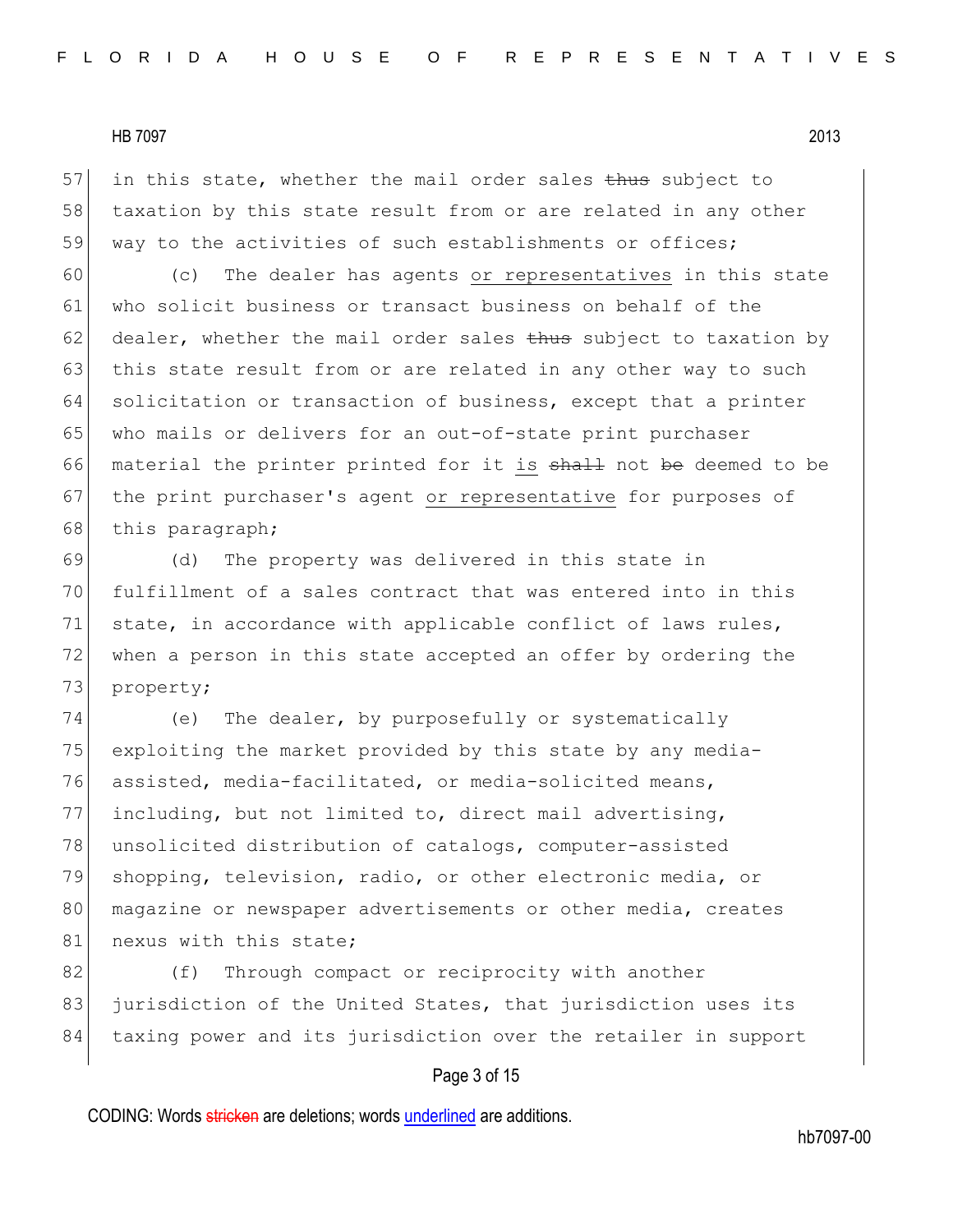85 of this state's taxing power;

86 (g) The dealer consents, expressly or by implication, to 87 the imposition of the tax imposed by this chapter;

88 (h) The dealer is subject to service of process under s. 89 48.181;

90 (i) The dealer's mail order sales are subject to the power 91 of this state to tax sales or to require the dealer to collect 92 use taxes pursuant to federal law under a statute or statutes of 93 the United States;

94 (i) The dealer owns real property or tangible personal 95 property that is physically in this state, except that a dealer 96 whose only property,  $\{$ including property owned by an affiliate, $\}$ 97 in this state is located at the premises of a printer with which 98 the vendor has contracted for printing, and is either a final 99 printed product,  $\Theta$  property that which becomes a part of the 100 final printed product, or property from which the printed 101 product is produced, is not deemed to own such property for 102 purposes of this paragraph;

103 (k) The dealer, while not having nexus with this state on 104 any of the bases described in paragraphs  $(a) - (i)$  or paragraph 105 (m)  $\left(\frac{1}{k}\right)$ , is a corporation that is a member of an affiliated 106 group of corporations, as defined in s. 1504(a) of the Internal 107 Revenue Code, whose members are includable under s. 1504(b) of 108 the Internal Revenue Code and whose members are eligible to file 109 a consolidated tax return for federal corporate income tax 110 purposes and any parent or subsidiary corporation in the 111 affiliated group has nexus with this state on one or more of the 112 bases described in paragraphs (a)-(j) or paragraph (m)  $\frac{1}{(1)}$ ; or

#### Page 4 of 15

CODING: Words stricken are deletions; words underlined are additions.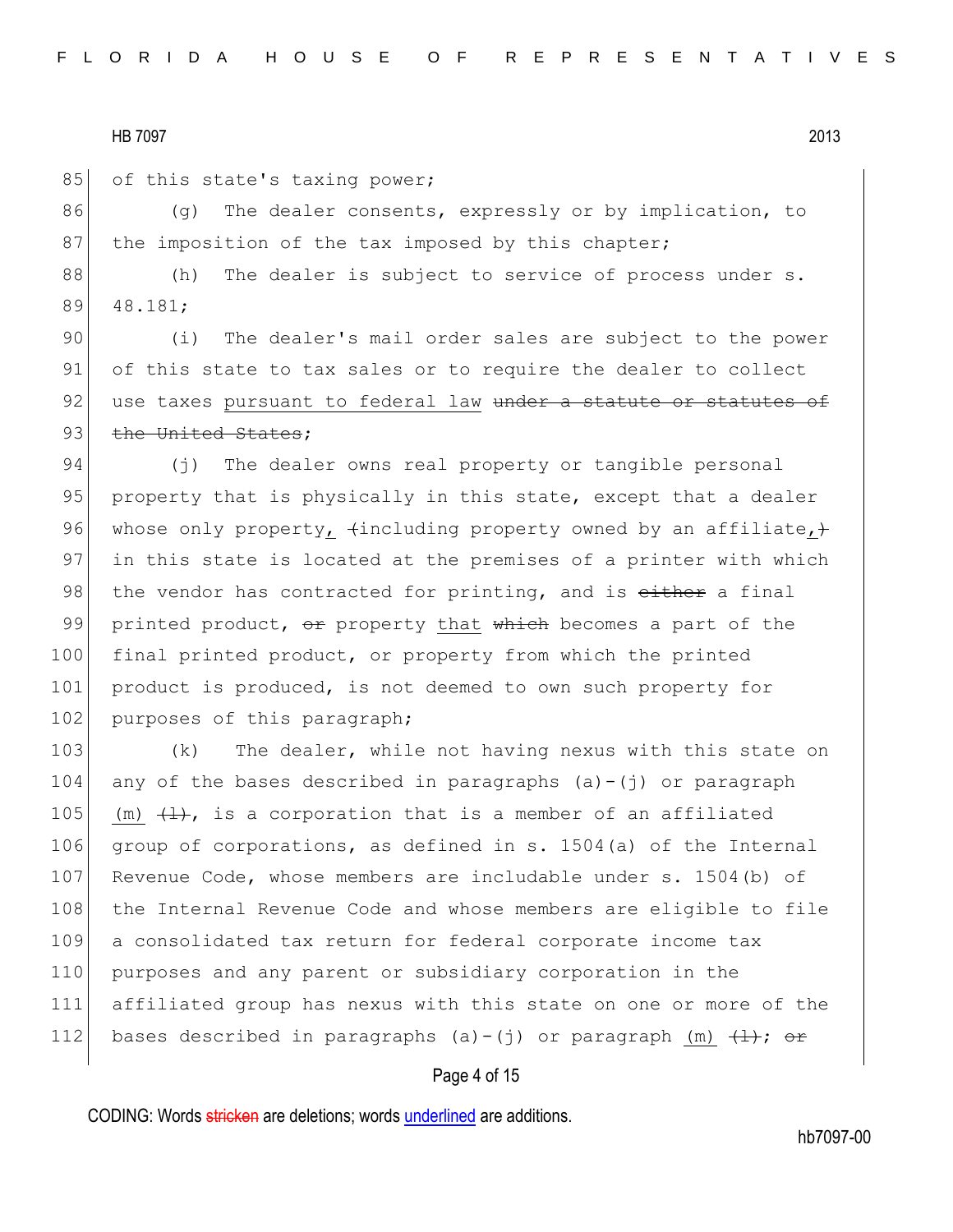113 (1) A person, other than a person acting in the capacity 114 of a common carrier, has nexus with this state and: 115 1. Sells a similar line of products as the dealer and does 116 so under the same or a similar business name; 117 2. Maintains an office, distribution facility, warehouse, 118 storage place, or similar place of business in this state to 119 facilitate the delivery of property or services sold by the 120 dealer to the dealer's customers; 121 3. Uses trademarks, service marks, or trade names in this 122 state which are the same or substantially similar to those used 123 by the dealer; 124 4. Delivers, installs, assembles, or performs maintenance 125 services for the dealer's customers in this state; 126 5. Facilitates the dealer's delivery of property to 127 customers in this state by allowing the dealer's customers to 128 pick up property sold by the dealer at an office, distribution 129 facility, warehouse, storage place, or similar place of business 130 maintained by the person in this state; or 131 6. Conducts any other activities in this state which are 132 significantly associated with the dealer's ability to establish 133 and maintain a market in this state for the dealer's sales; or 134  $(m)$   $(1)$  The dealer or the dealer's activities have 135 sufficient connection with or relationship to this state or its 136 residents of some type other than those described in paragraphs 137 (a)-(k) to create a nexus empowering this state to tax its mail 138 order sales or to require the dealer to collect sales tax or 139 accrue use tax. 140

# Page 5 of 15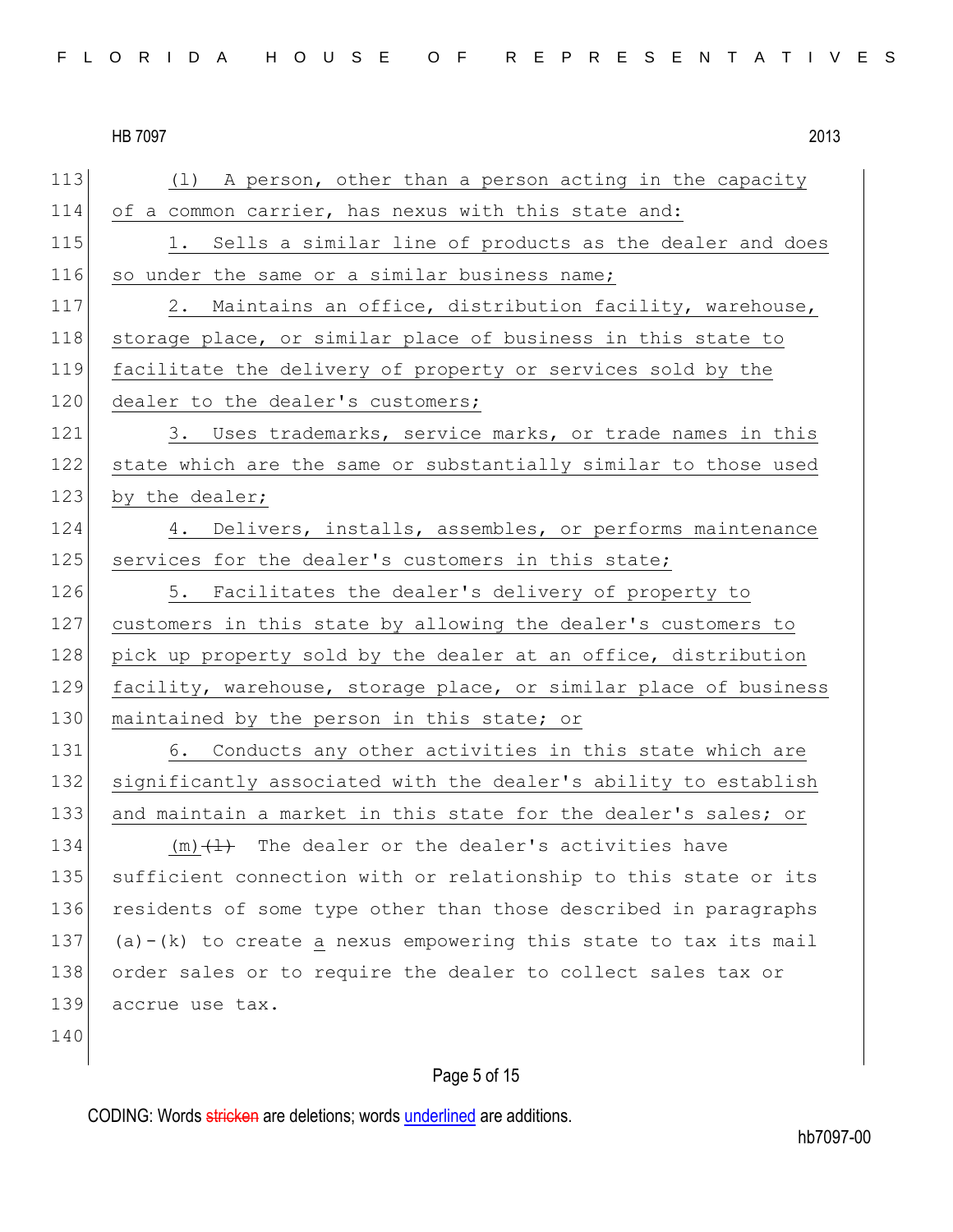141 Notwithstanding any other provision of law, a dealer, other than 142 a dealer described in paragraphs  $(q)$  and  $(i)$ , is not required to 143 collect and remit sales or use tax under this subsection unless 144 the dealer has a physical presence in this state or the 145 activities conducted in this state on the dealer's behalf are 146 significantly associated with the dealer's ability to establish 147 and maintain a market for sales in this state.

148 (3)(a) Notwithstanding this section or any other provision 149 of law, there is a rebuttable presumption that every dealer, as 150 defined in s. 212.06, who makes a mail order sale is also 151 subject to the power of this state to levy and collect the tax 152 imposed by this chapter if the dealer enters into an agreement 153 with one or more persons in this state under which the person in 154 this state, for a commission or other consideration, directly or 155 indirectly refers potential customers, whether by a link on an 156 Internet website, an in-person oral presentation, telemarketing, 157 or otherwise, to the dealer, if the cumulative gross receipts 158 from sales by the dealer to customers in this state who are 159 referred to the dealer by all persons in this state having this 160 type of an agreement with the dealer is in excess of \$10,000 161 during the 12 months immediately before the rebuttable 162 presumption arose. 163 (b) The presumption in paragraph (a) may be rebutted by 164 the submission of evidence proving that the persons in this 165 state with whom the dealer has an agreement did not engage in

- 166 any activity within this state which was significantly
- 167 associated with the dealer's ability to establish or maintain
- 168 the dealer's market in this state during the 12 months

# Page 6 of 15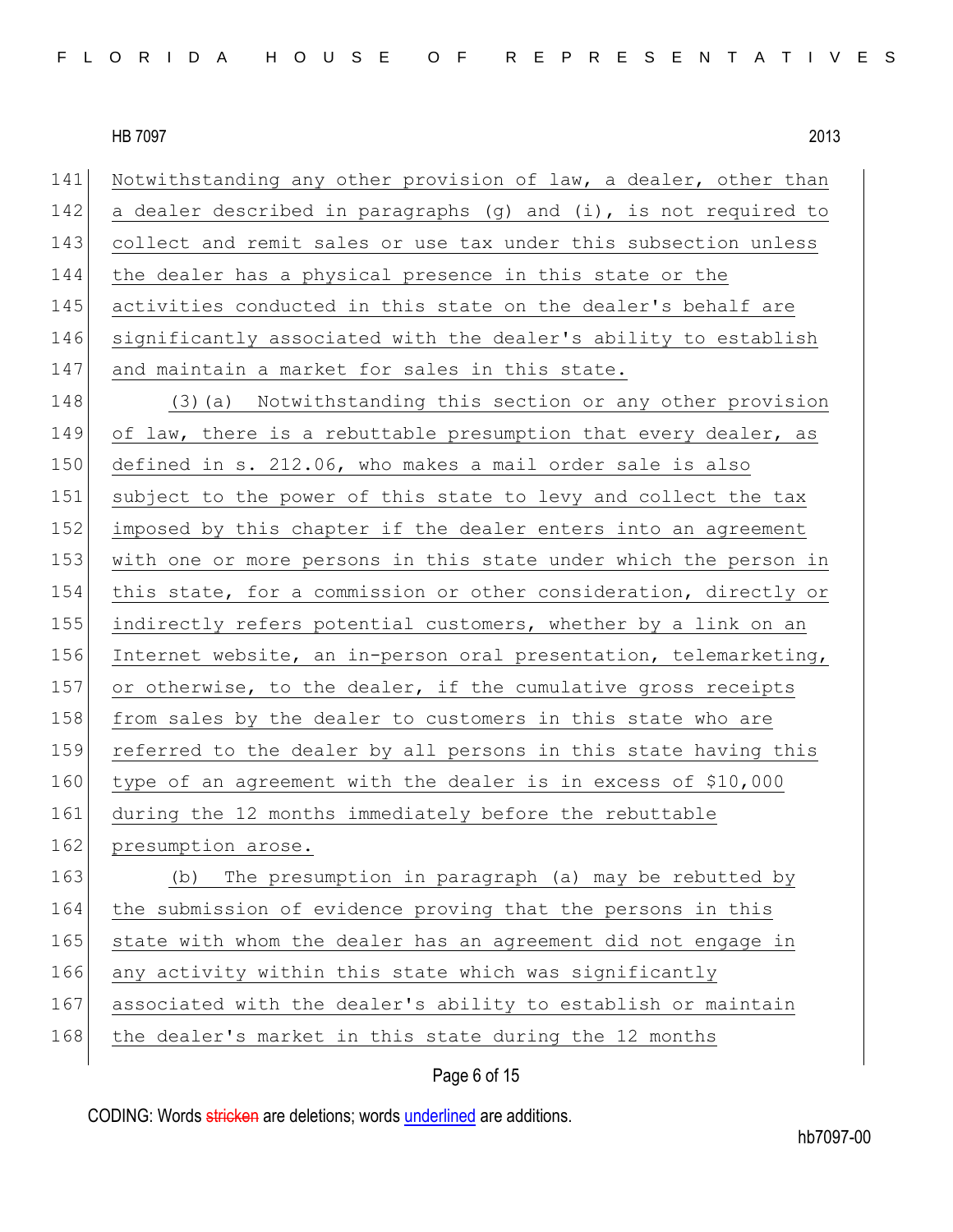169 immediately before the rebuttable presumption arose. The

170 evidence may consist of sworn affidavits, obtained and given in 171 good faith, from each person in this state with whom the dealer 172 has an agreement attesting that he or she did not engage in any 173 solicitation in this state on the dealer's behalf during the 174 previous year.

175  $(4)$   $(3)$  A Every dealer engaged in the business of making 176 mail order sales is subject to the requirements of this chapter 177 for cooperation of dealers in collection of taxes and in 178 administration of this chapter, except that a no fee may not 179 shall be imposed upon such dealer for carrying out any required 180 activity.

181  $(5)$   $(4)$  The department shall, with the consent of another 182 jurisdiction of the United States whose cooperation is needed, 183 enforce this chapter in that jurisdiction, either directly or, 184 at the option of that jurisdiction, through its officers or 185 employees.

186  $(6)$   $\overline{5}$  The tax required under this section to be collected 187 and any amount unreturned to a purchaser which that is not tax 188 but was collected from the purchaser under the representation 189 that it was tax constitute funds of this  $the$  state of Florida 190 from the moment of collection.

191  $(7)$   $(6)$  Notwithstanding other provisions of law, a dealer 192 who makes a mail order sale in this state is exempt from 193 collecting and remitting any local option surtax on the sale, 194 unless the dealer is located in a county that imposes a surtax 195 within the meaning of s. 212.054(3)(a), the order is placed 196 through the dealer's location in such county, and the property

#### Page 7 of 15

CODING: Words stricken are deletions; words underlined are additions.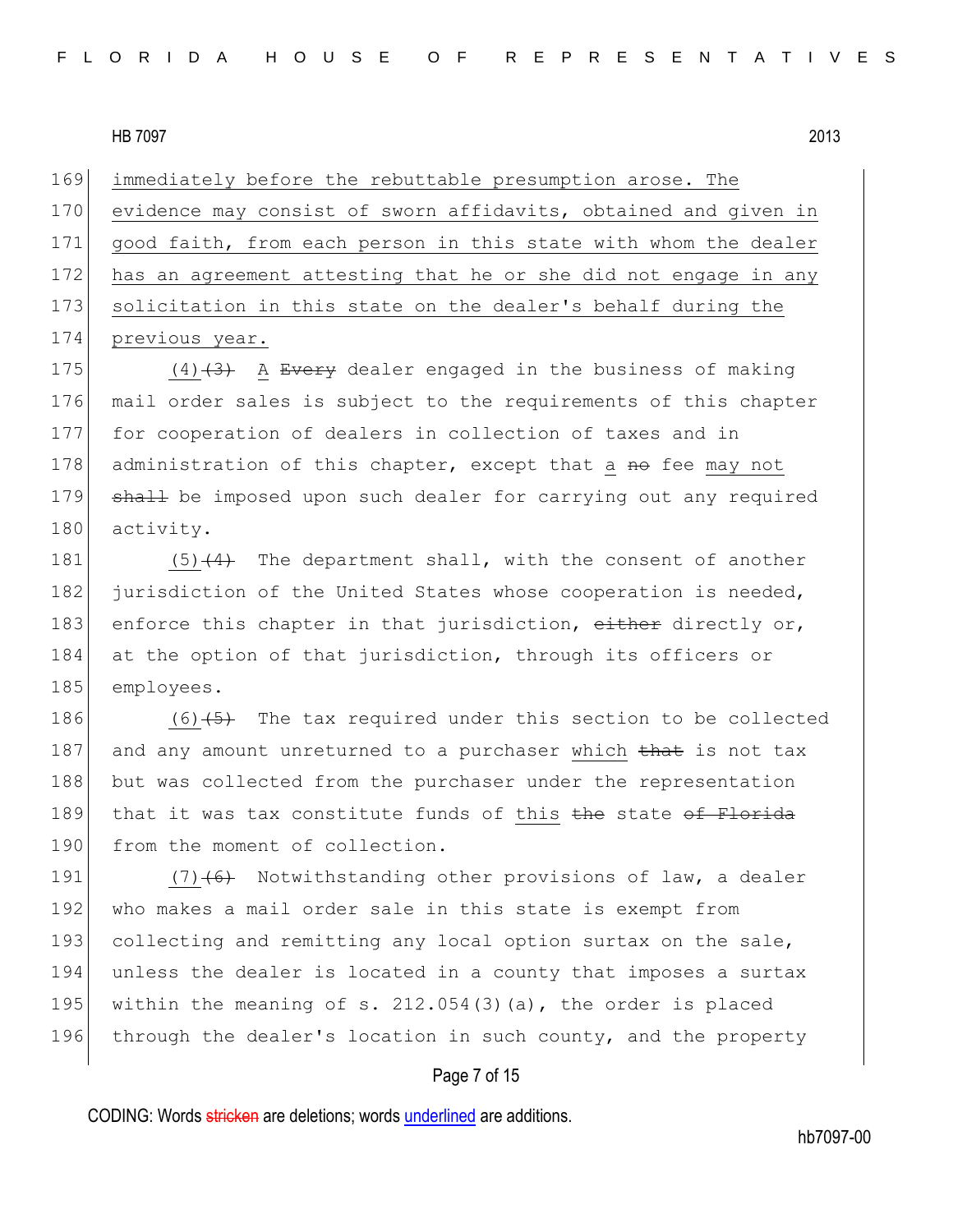197 purchased is delivered into such county or into another county 198 in this state which that levies the surtax, in which case the 199 provisions of s.  $212.054(3)$  (a) are applicable.

200 (8) $\left(7\right)$  The department may establish by rule procedures for 201 collecting the use tax from unregistered persons who but for 202 their mail order purchases would not be required to remit sales 203 or use tax directly to the department. The procedures may 204 provide for waiver of registration and registration fees, 205 provisions for irregular remittance of tax, elimination of the 206 collection allowance, and nonapplication of local option 207 surtaxes.

208 Section 2. Subsection (2) of section 212.06, Florida 209 Statutes, is amended to read:

210 212.06 Sales, storage, use tax; collectible from dealers; 211 "dealer" defined; dealers to collect from purchasers; 212 legislative intent as to scope of  $\text{tax.}$ -

213  $(2)$   $\leftarrow$  The term "dealer," as used in this chapter, means a 214 includes every person who:

215 (a) Manufactures or produces tangible personal property 216 for sale at retail; for use, consumption, or distribution; or 217 for storage to be used or consumed in this state.

218  $\vert$  (b) The term "dealer" is further defined to mean every 219 person, as used in this chapter, who Imports, or causes to be 220 imported, tangible personal property from any state or foreign 221 country for sale at retail; for use, consumption, or 222 distribution; or for storage to be used or consumed in this  $223$  state.

 $224$  (c) The term "dealer" is further defined to mean

#### Page 8 of 15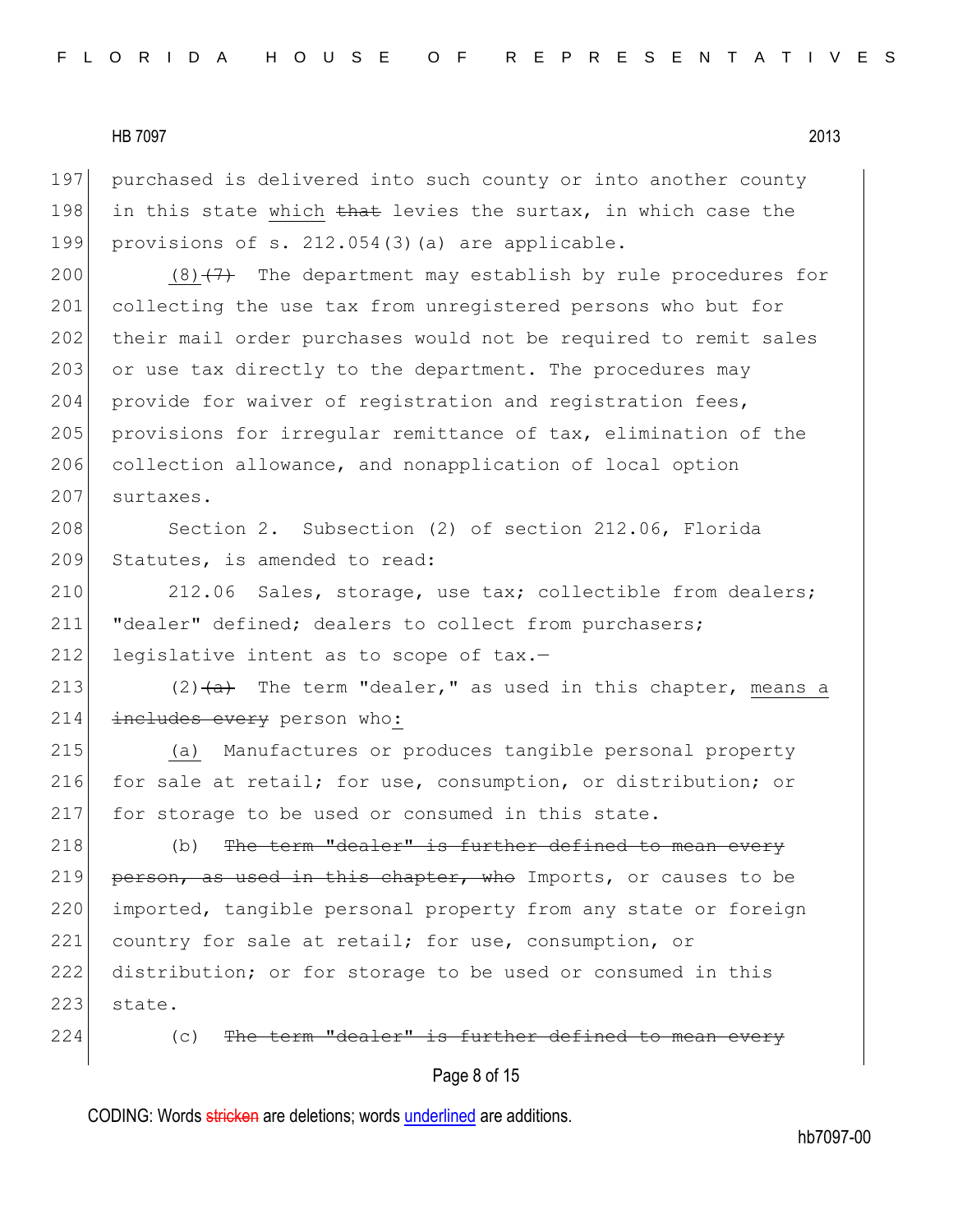225 person, as used in this chapter, who Sells at retail or who 226 offers for sale at retail, or  $w$  the has in his or her possession 227 for sale at retail;  $\theta$  for use, consumption, or distribution; or 228 for storage to be used or consumed in this state, tangible 229 personal property as defined herein, including a retailer who 230 transacts a mail order sale.

231 (d) The term "dealer" is further defined to mean any 232 person who Has sold at retail;  $\Theta$ r used,  $\Theta$ r consumed, or 233 distributed; or stored for use or consumption in this state $_{\tau}$ 234 tangible personal property and who cannot prove that the tax 235 levied by this chapter has been paid on the sale at retail, the 236 use, the consumption, the distribution, or the storage of such 237 tangible personal property. However, The term "dealer" does not 238 include mean a person who is not a "dealer" as otherwise defined 239 in under the definition of any other paragraph of this 240 subsection and whose only owned or leased property,  $\text{fincluding}$ 241 property owned or leased by an affiliate,  $+$  in this state is 242 located at the premises of a printer with which it has 243 contracted for printing, if such property consists of the final 244 printed product, property which becomes a part of the final 245 printed product, or property from which the printed product is 246 produced.

247 (e) The term "dealer" is further defined to mean any  $248$  person, as used in this chapter, who Leases or rents tangible 249 personal property, as defined in this chapter, for a 250 consideration, permitting the use or possession of such property 251 without transferring title thereto, except as expressly provided 252 in this chapter for to the contrary herein.

# Page 9 of 15

CODING: Words stricken are deletions; words underlined are additions.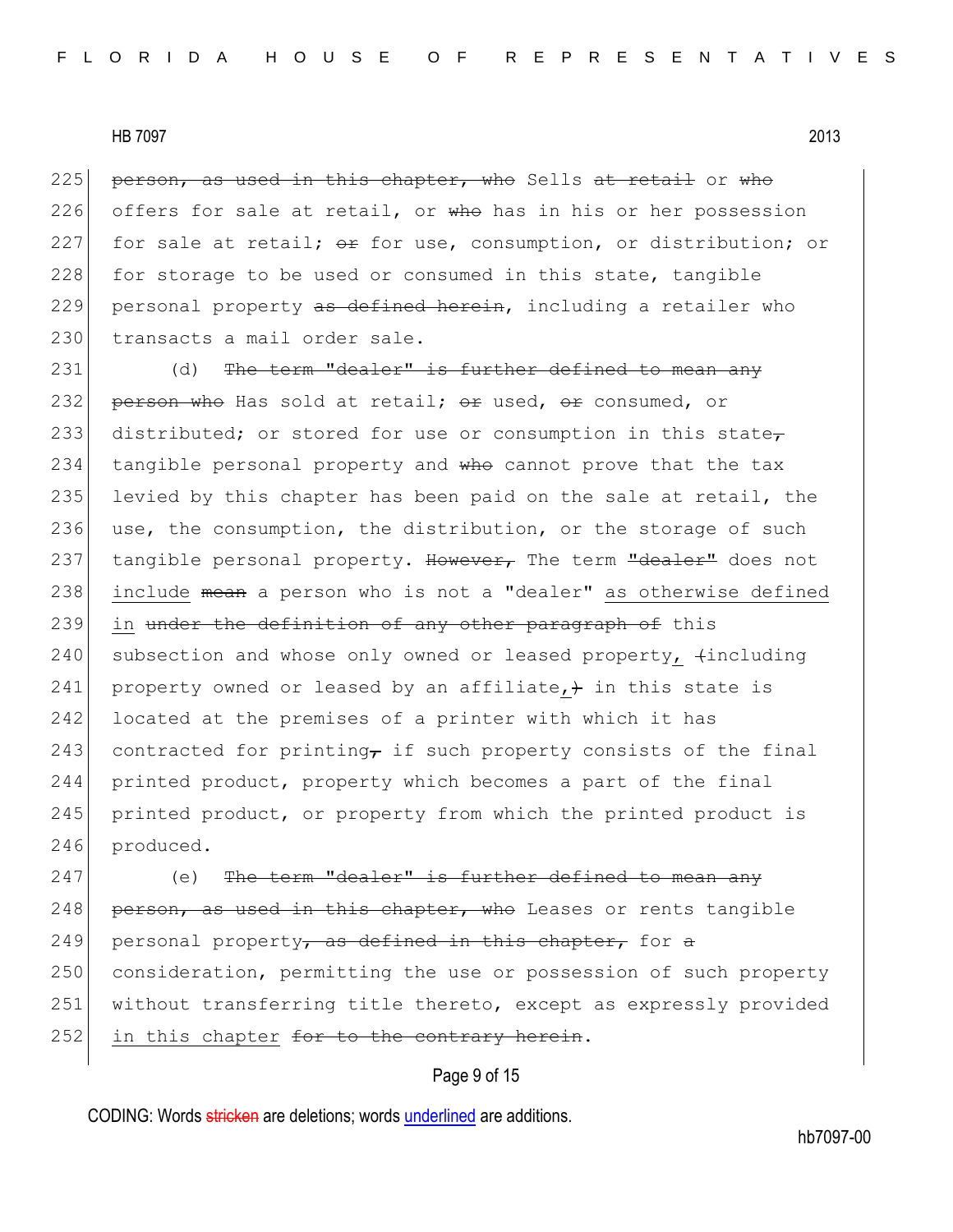$253$  (f) The term "dealer" is further defined to mean any 254 person, as used in this chapter, who Maintains or has within 255 this state, directly or by a subsidiary, an office, distributing 256 house, salesroom, or house, warehouse, or other place of 257 business, or uses within this state an office, distributing 258 house, salesroom, or house, warehouse, or other place of 259 business operated by any person other than a common carrier  $260$  acting in the capacity of a common carrier.

261 (g) "Dealer" also means and includes every person who 262 Solicits business either by direct representatives, indirect 263 representatives, or manufacturers' agents within this state<del>; by</del> 264 distribution of catalogs or other advertising matter; or by any 265 other means whatsoever, and by reason thereof receives orders 266 for tangible personal property from consumers for use, 267 consumption, distribution, and storage for use or consumption in 268 the state. $\div$  Such dealer shall collect the tax imposed by this 269 chapter from the purchaser, and no action, either in law or in 270 equity, on a sale or transaction as provided by the terms of 271 this chapter may be had in this state by any such dealer unless 272 it is affirmatively shown that the provisions of this chapter 273 have been fully complied with.

274 (h) "Dealer" also means and includes every person who, As 275 a representative, agent, or solicitor of an out-of-state 276 principal or principals, solicits, receives, and accepts orders 277 from consumers in the state for future delivery and whose 278 principal refuses to register as a dealer.

279 (i) Constitutes "Dealer" also means and includes the state 280 or any county, municipality, district any political

# Page 10 of 15

CODING: Words stricken are deletions; words underlined are additions.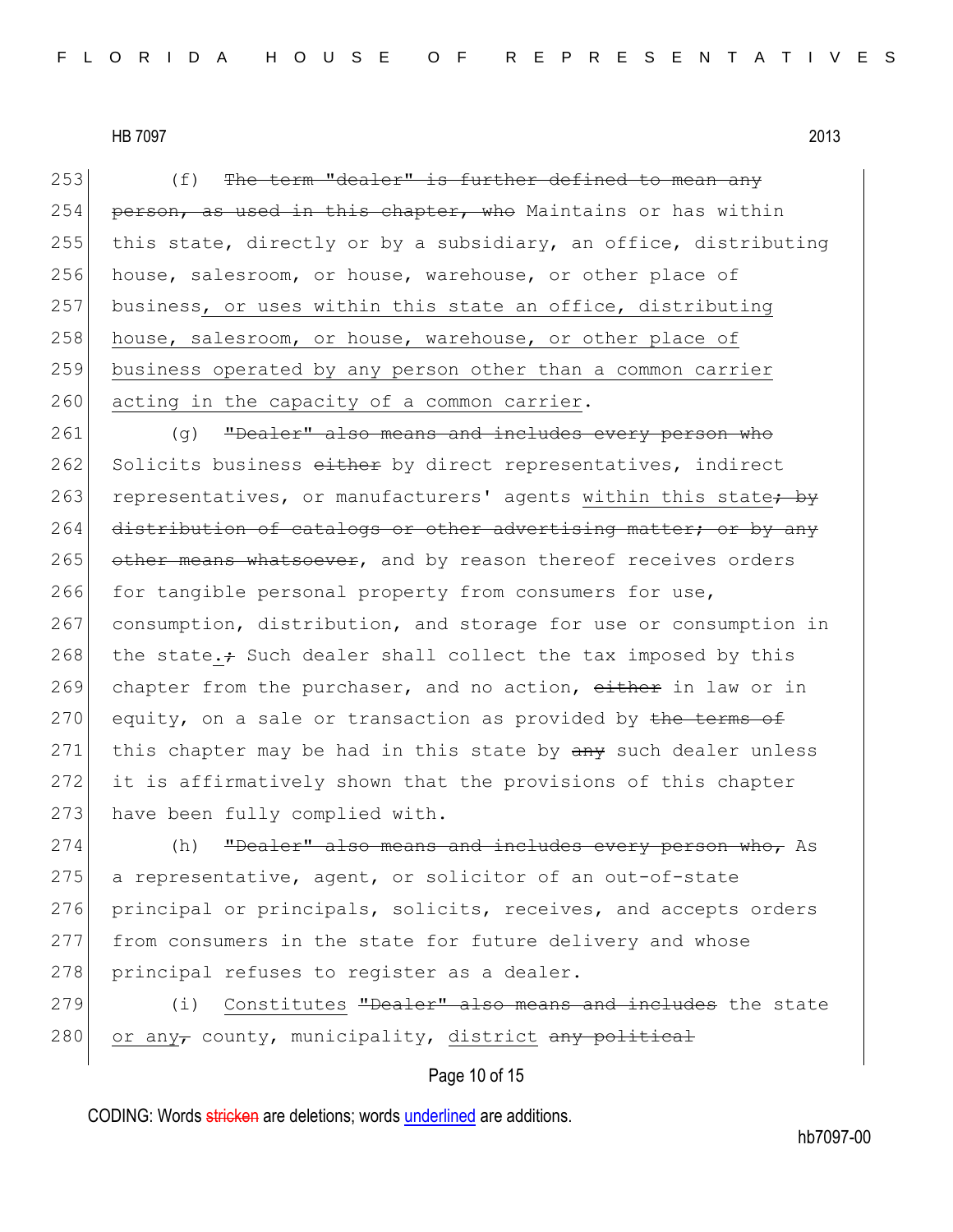281 subdivision, agency, bureau, or department, or other state or 282 local governmental instrumentality.

283 (j) The term "dealer" is further defined to mean any 284 person who Leases, or grants a license to use, occupy, or enter 285 upon, living quarters, sleeping or housekeeping accommodations 286 in hotels, apartment houses, roominghouses, tourist or trailer 287 camps, real property, space or spaces in parking lots or garages 288 for motor vehicles, docking or storage space or spaces for boats 289 in boat docks or marinas, or tie-down or storage space or spaces 290 for aircraft at airports. The term includes "dealer" also means 291 any person who has leased, occupied, or used or was entitled to 292 use any living quarters, sleeping or housekeeping accommodations 293 in hotels, apartment houses, roominghouses, tourist or trailer 294 camps, real property, space or spaces in parking lots or garages 295 for motor vehicles, or docking or storage space or spaces for 296 boats in boat docks or marinas, or who has purchased 297 communication services or electric power or energy, and who 298 cannot prove that the tax levied by this chapter has been paid 299 to the vendor or lessor on  $\frac{a}{b}$  such transactions. The term  $300$  "dealer" does not include a any person who leases, lets, rents,  $301$  or grants a license to use, occupy, or enter upon any living 302 quarters, sleeping quarters, or housekeeping accommodations in 303 apartment houses, roominghouses, tourist camps, or trailer 304 camps, and who exclusively enters into a bona fide written 305 agreement for continuous residence for longer than 6 months  $\frac{1}{2}$ 306 duration with a any person who leases, lets, rents, or is 307 granted a license to use such property.

308 (k) "Dealer" also means any person who Sells, provides, or

Page 11 of 15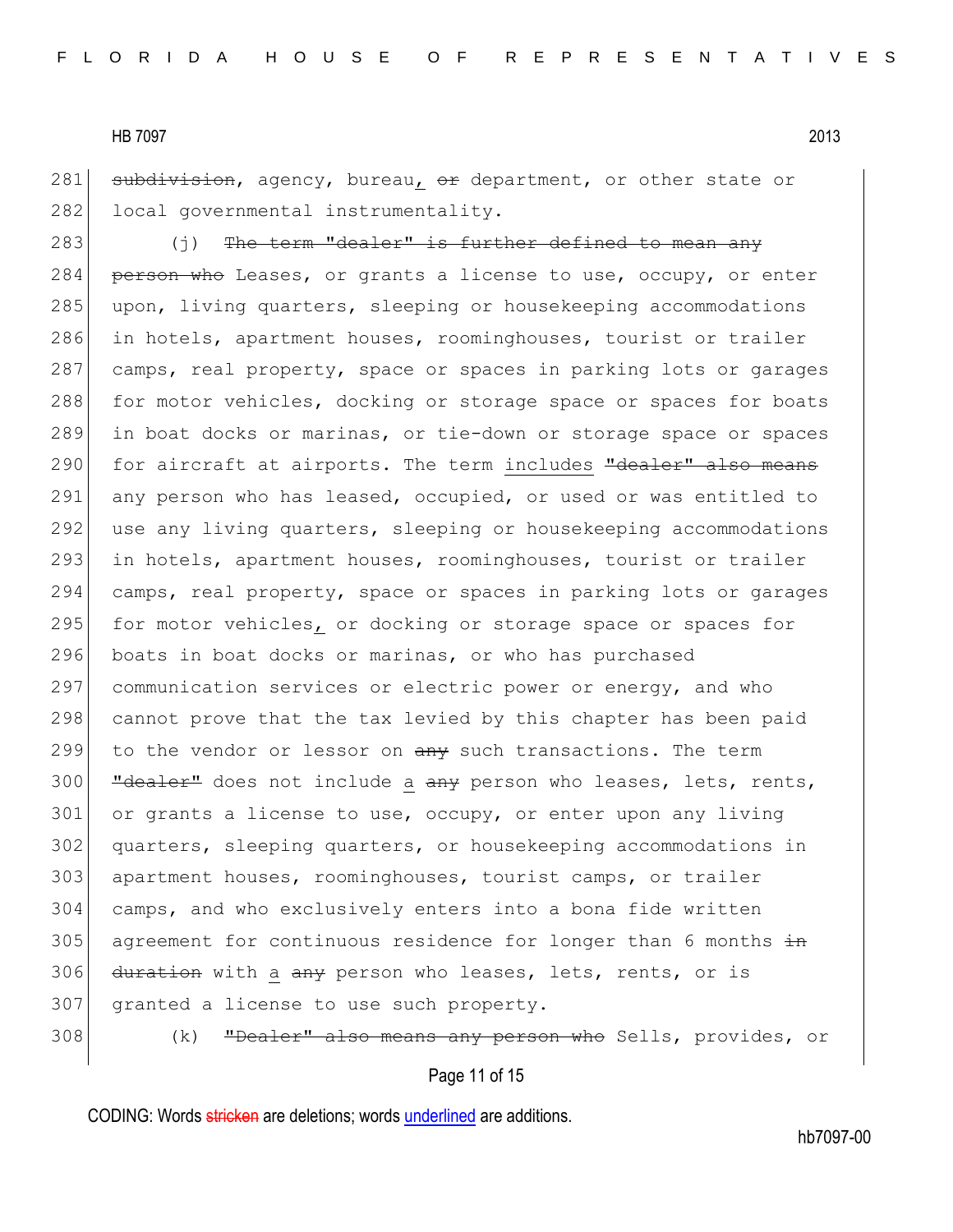performs a service taxable under this chapter. The term includes 310 a "Dealer" also means any person who purchases, uses, or consumes a service taxable under this chapter who cannot prove that the tax levied by this chapter has been paid to the seller of the taxable service.

314 (1) "Dealer" also means any person who Solicits, offers, 315 provides, enters into, issues, or delivers any service warranty 316 taxable under this chapter, or who receives, on behalf of such a 317 person, any consideration from a service warranty holder.

318 Section 3. Effective July 1, 2014, section 212.0802, 319 Florida Statutes, is created to read:

320 212.0802 Annual sales tax holiday.-

 (1) The tax levied under this chapter may not be collected during the period beginning at 12:01 a.m. on the first Friday in August and continuing for the number of days determined under subsection (3) on the sale of:

325 (a) Clothing, wallets, or bags, including handbags, backpacks, fanny packs, and diaper bags, but excluding briefcases, suitcases, and other garment bags, having a sales price of \$75 or less per item. As used in this paragraph, the term "clothing" means:

330 1. Any article of wearing apparel intended to be worn on 331 or about the human body, excluding watches, watchbands, jewelry, 332 umbrellas, and handkerchiefs; and

333 333 2. All footwear, excluding skis, swim fins, roller blades, 334 and skates.

# 335 (b) School supplies having a sales price of \$15 or less 336 per item. As used in this paragraph, the term "school supplies"

#### Page 12 of 15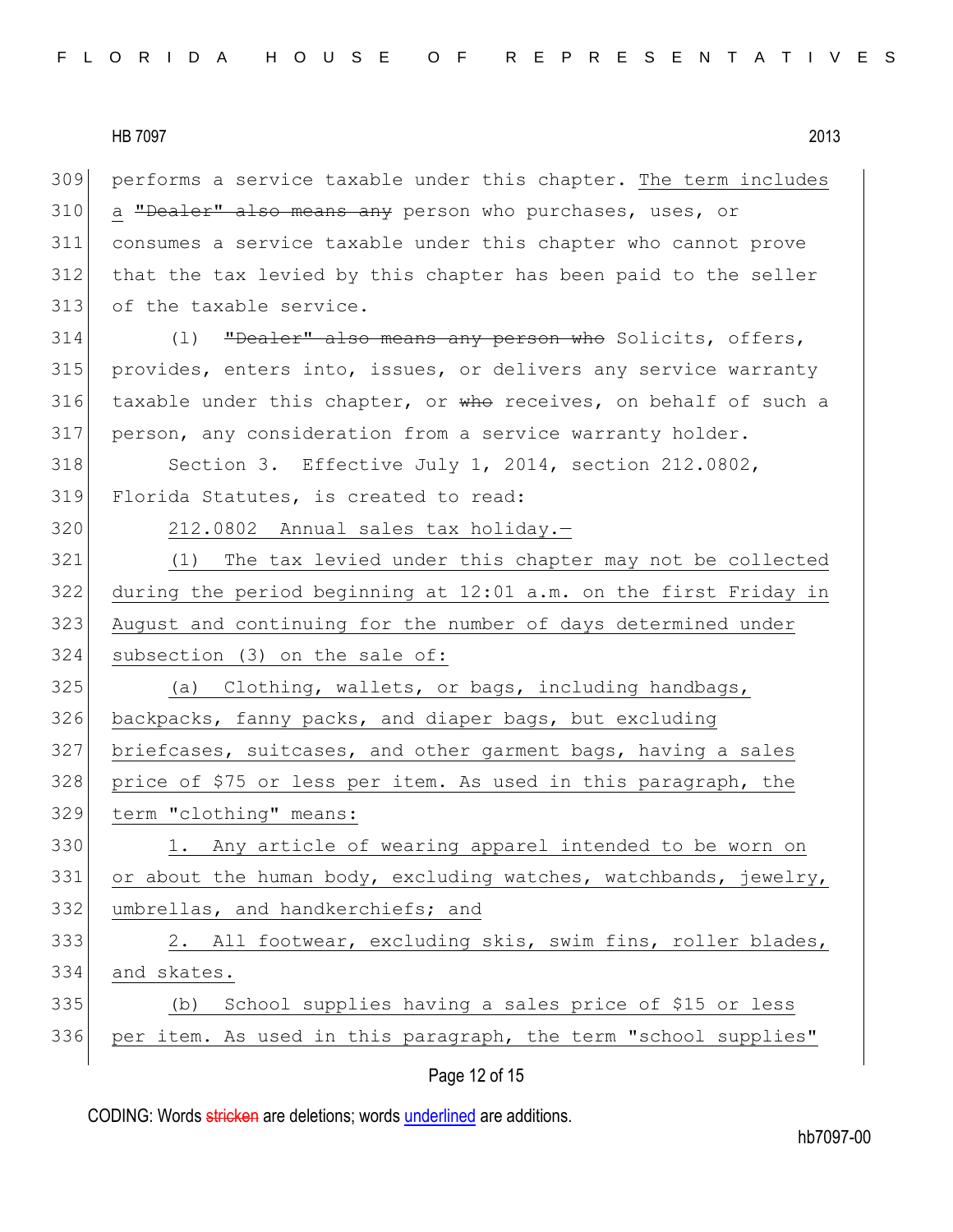| 337 | means pens, pencils, erasers, crayons, notebooks, notebook       |
|-----|------------------------------------------------------------------|
| 338 | filler paper, legal pads, binders, lunch boxes, construction     |
| 339 | paper, markers, folders, poster board, composition books, poster |
| 340 | paper, scissors, cellophane tape, glue or paste, rulers,         |
| 341 | computer disks, protractors, compasses, and calculators.         |
| 342 | (2) The tax exemptions provided in this section do not           |
| 343 | apply to sales within a theme park or entertainment complex as   |
| 344 | defined in s. 509.013(9), Florida Statutes, within a public      |
| 345 | lodging establishment as defined in s. 509.013(4), Florida       |
| 346 | Statutes, or within an airport as defined in s. $330.27(2)$ ,    |
| 347 | Florida Statutes.                                                |
| 348 | $(3)$ (a) As used in this subsection, the term "amount of tax    |
| 349 | reported by the department" means the amount of taxes imposed    |
| 350 | under this chapter, remitted in a 12-month period ending on      |
| 351 | April 30 immediately before the estimate required under          |
| 352 | paragraph (b) by dealers who would otherwise not be required to  |
| 353 | collect and remit taxes imposed under this chapter but for the   |
| 354 | revisions to s. 212.0596, that take effect February 1, 2014,     |
| 355 | pursuant to this act.                                            |
| 356 | (b) On or before June 1 each year, the Revenue Estimating        |
| 357 | Conference shall estimate the number of days that the tax-free   |
| 358 | period authorized under this section must continue in order to   |
| 359 | reduce total tax collections under this chapter on the items     |
| 360 | subject to the tax-free period by an amount not less than the    |
| 361 | amount of tax reported by the department.                        |
| 362 | The Revenue Estimating Conference shall use the latest<br>1.     |
| 363 | methodology employed before May 1, 2013, to estimate the revenue |
| 364 | impacts of tax-free periods on the items listed in subsection    |
|     |                                                                  |

# Page 13 of 15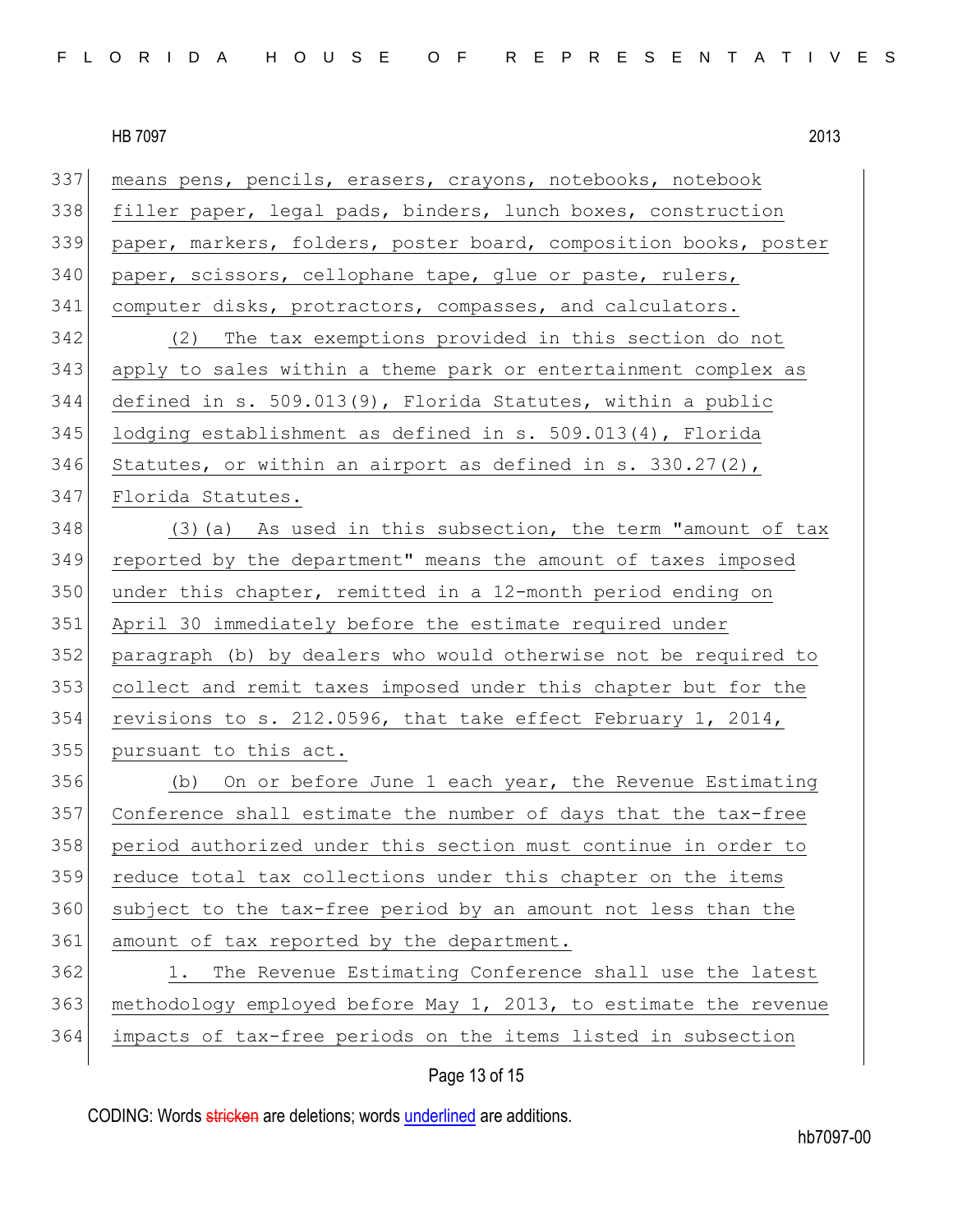(1). 366 2. Except as provided in subsection  $(4)$ , the result of the estimate shall determine the number of days for the tax-free period provided in subsection (1). (4)(a) If the number of days determined under subsection (3) is less than 3 days, then no tax-free period under this section may begin in the upcoming August, and the amount of tax used in the determination shall be retained unallocated in the General Revenue Fund for use in estimates under subsection (3) in subsequent years. (b) If the number of days determined under subsection (3) exceeds 365 days, then, in lieu of the tax-free period provided in subsection (1), the state tax rates imposed under this chapter shall, effective on January 1 of the upcoming year, be 379 reduced by multiplying each state tax rate by the difference 380 between one and a ratio: 381 1. The numerator of which shall be the sum of the amount of tax as determined by the Department of Revenue and any 383 additional amounts carried forward from previous years; and 2. The denominator of which shall be the sum of the state tax collections under this chapter forecasted by the Revenue 386 Estimating Conference for the upcoming calendar year. (c) Any tax rate reductions under paragraph (b) shall be permanent. After such tax rate reductions, future estimates made by the Revenue Estimating Conference for an upcoming fiscal year 390 under subsection (3) shall decrease the amount of tax reported by the department by an amount equal to the reduction in state 392 tax collections attributable to the tax rate reductions as

# Page 14 of 15